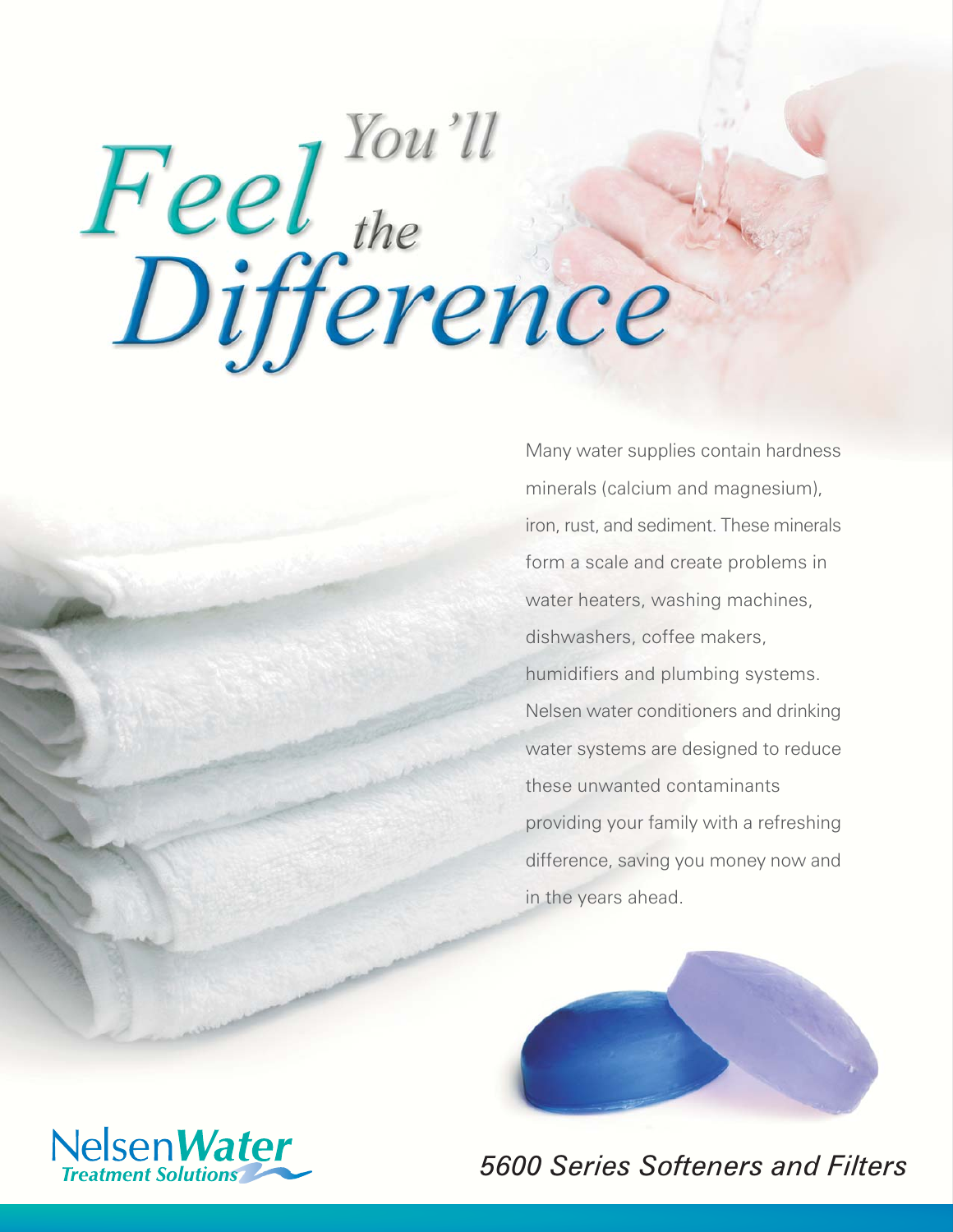## Benefits <sub>of a</sub> Nelsen<br>Water Treatment System



In the Bathroom: Your soap and shampoo will lather better. Your hair and skin will feel noticeably cleaner, softer and not as dry. Additionally, there will be no soap scum or mineral deposits to clean off sinks, showers, tub and toilets.

In the Kitchen: Dishes will clean up more easily, and be spot-free, without the gray film glass gets when etched by mineral laden wear. Plus hands will feel softer and look better.



In the Laundry: Clothes will be softer, cleaner, whiter, and brighter. Plus they will last longer. Using soft water and pure soap products increases the life of clothing, towels and linens up to 33%. Without hard water service issues, washing machines will last longer, too.

Plumbing and Appliances: Appliances that use water will last longer and run better. Why? Because hot water

heaters, washing machines and dishwashers using hard water can wear out 30% faster.

Over time, soft water savings can really add up. For instance, conditioned water not only delivers greater washing power, it reduces the amount of soap you need to use by up to 70%. In fact, the Bureau of Statistics found that between 17 and 20.8 cents of every dollar are spent on cleaning products. Soft water can reduce that bill by up to 65%. It can also eliminate extra rinse cycles and hot water. Plus using less detergent, household cleaners and chemicals is better for the environment.



#### **5600 Series Softeners**

Nelsen brand water conditioners and filtration products have been providing homeowners with the best water treatment solutions for more than 50 years. Working with the professional water treatment dealer, your new Nelsen water treatment system will fit your exact needs and provide you with years of quality, conditioned water.

#### The Fleck Brand 5600 Control Valve

The Fleck 5600 control valve has been engineered and tested to withstand the equivalent of 27 years of uninterrupted daily use. The key to the exceptional quality of the Fleck 5600 control valve is the proven piston-seal-spacer technology. Featuring a hydraulically balanced, Teflon-coated piston with a seal and spacer to effectively control service flow and regeneration, the Fleck 5600 valve is simply one of the most reliable valves available. **5600 SE Electronic** 

#### The State-Of-The-Art 5600 SE Electronic Meter Control

The 5600 SE Electronic Meter Control provides your home with conditioned water based on your family's water usage, regenerating only when needed. This environment-friendly control ensures you years of soft water; saving you money, water and regenerant.

Additional features include: Demand-initiated regeneration; a control meter measures your water usage ensuring the maximum capacity and efficiency for your system In the event of a power failure, program memory stores timer settings without batteries Advanced programming options including up to Six Independently Adjustable Cycle Times Guest regeneration button to easily initiate a manual regeneration. Calendar override automatically regenerates the system at a time interval you select if usage hasn't initiated a regeneration

**5600 Timeclock Control** (shown on softener)

#### The 5600 Time Clock Control

#### **The Time-Tested 5600 Mechanical Meter Control** The 5600 Mechanical Meter Control features an

economical water meter engineered to monitor you family's daily water usage, regenerating your system only when needed. Fleck's time-tested mechanical meter will provide years of trouble-free service.

Control (shown with Optional Bypassl

The economic 5600 Time Clock Control is as simple to set as turning a dial.

#### **Additional Features Of the Nelsen Brand Water Conditioning Systems**

High quality, cation water softener exchange resin. Tough, high density,



polyethylene salt storage tank. Additional features available to match any decor. Full five year control valve warranty, ten year tank warranty. Electricity cost per month is approximately 10 cents.

**5600 L-Back Mechanical** Meter Control w/Designe **Cover and Optional** Bvpass Valve

**Meter Control**